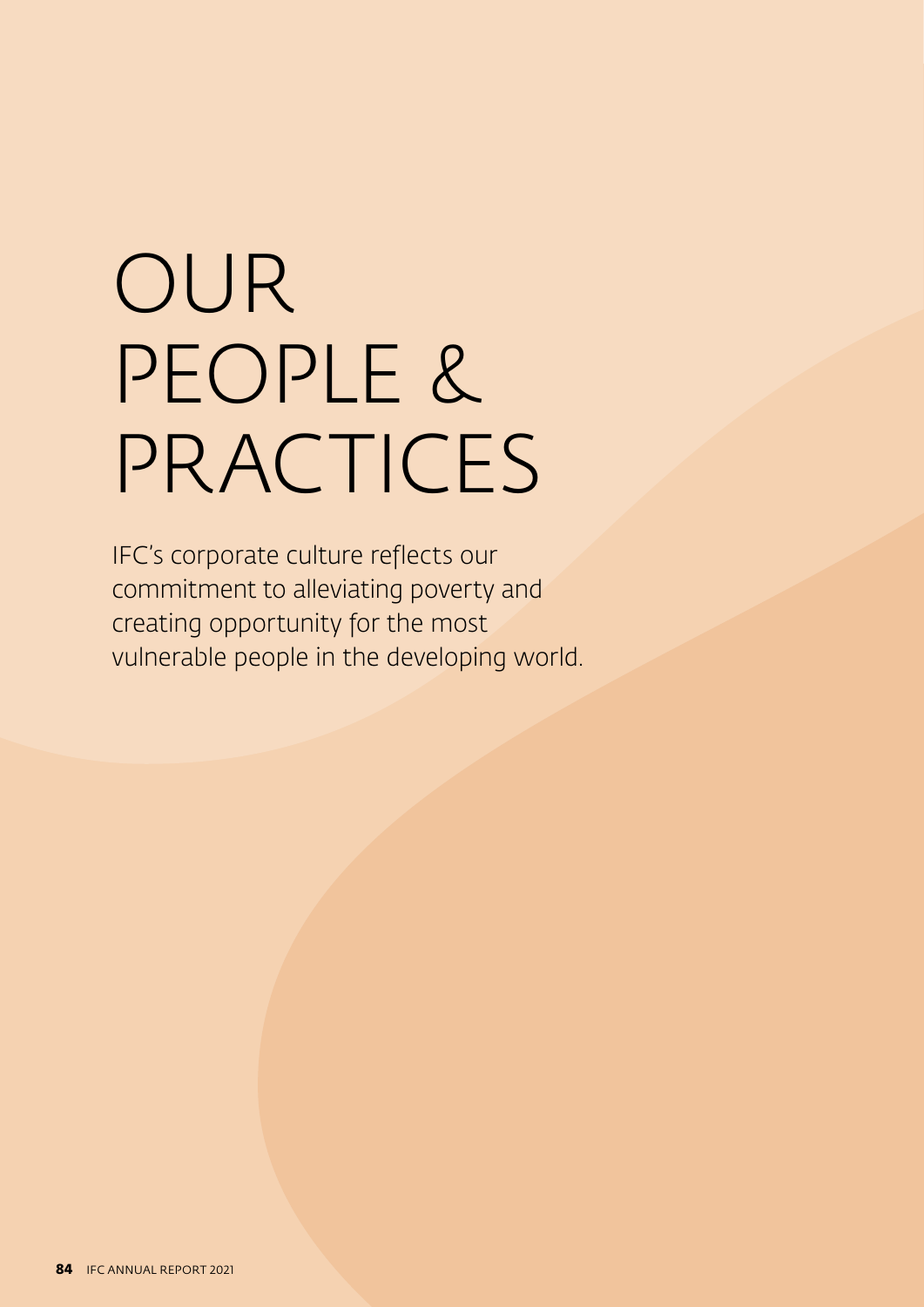## **Governance**

## **OUR PLACE IN THE WORLD BANK GROUP**

The World Bank Group is a vital source of financial and technical assistance to developing countries. IFC is one of five members of the Bank Group, although IFC is a separate legal entity with separate articles of agreement, share capital, financial structure, management, and staff.

Membership in IFC is open only to member countries of the World Bank. As of June 30, 2021, IFC's paid-in capital of about \$20.8 billion was held by 185 member countries. These countries guide IFC's programs and activities.

Since our founding in 1956, we have committed more than \$287 billion of our own funds for private sector investments in developing countries, and we have mobilized more than \$107 billion more from others.\*

In working to end extreme poverty and to boost shared prosperity, we collaborate closely with other members of the Bank Group.

## **Our Member Countries — Strong Shareholder Support**

| <b>OUR MEMBER</b><br><b>COUNTRIES</b> | <b>PERCENTAGE OF</b><br><b>CAPITAL STOCK</b> |
|---------------------------------------|----------------------------------------------|
| <b>United States</b>                  | 20.91                                        |
| Japan                                 | 8.27                                         |
| Germany                               | 5.27                                         |
| France                                | 4.70                                         |
| United Kingdom                        | 4.70                                         |
| India                                 | 4.00                                         |
| <b>Russian Federation</b>             | 3.78                                         |
| Italy                                 | 3.16                                         |
| Canada                                | 2.99                                         |
| The Netherlands                       | 2.30                                         |
| <b>175 OTHER COUNTRIES</b>            | 39.92                                        |

## **OUR BOARD**

Each of our member countries appoints one governor and one alternate. Corporate powers are vested in the Board of Governors, which delegates most powers to a board of 25 directors. Voting power on issues brought before them is weighted according to the share capital each director represents.

The directors meet regularly at the World Bank Group headquarters in Washington, D.C., where they review and decide on investments and provide overall strategic guidance to IFC management. The President of the World Bank Group is also President of IFC.

## **EXECUTIVE COMPENSATION**

The salary of the President of the World Bank Group is determined by the Board of Directors. The salary structure for the IFC Chief Executive Officer (CEO) is determined by positioning a midpoint between the salary structure of staff at the highest level, as determined annually by independent U.S. compensation market surveys, and the salary of the World Bank Group President. The compensation of our executive leadership is transparent.

IFC MD and EVP Makhtar Diop received an annual salary of \$408,253, net of taxes.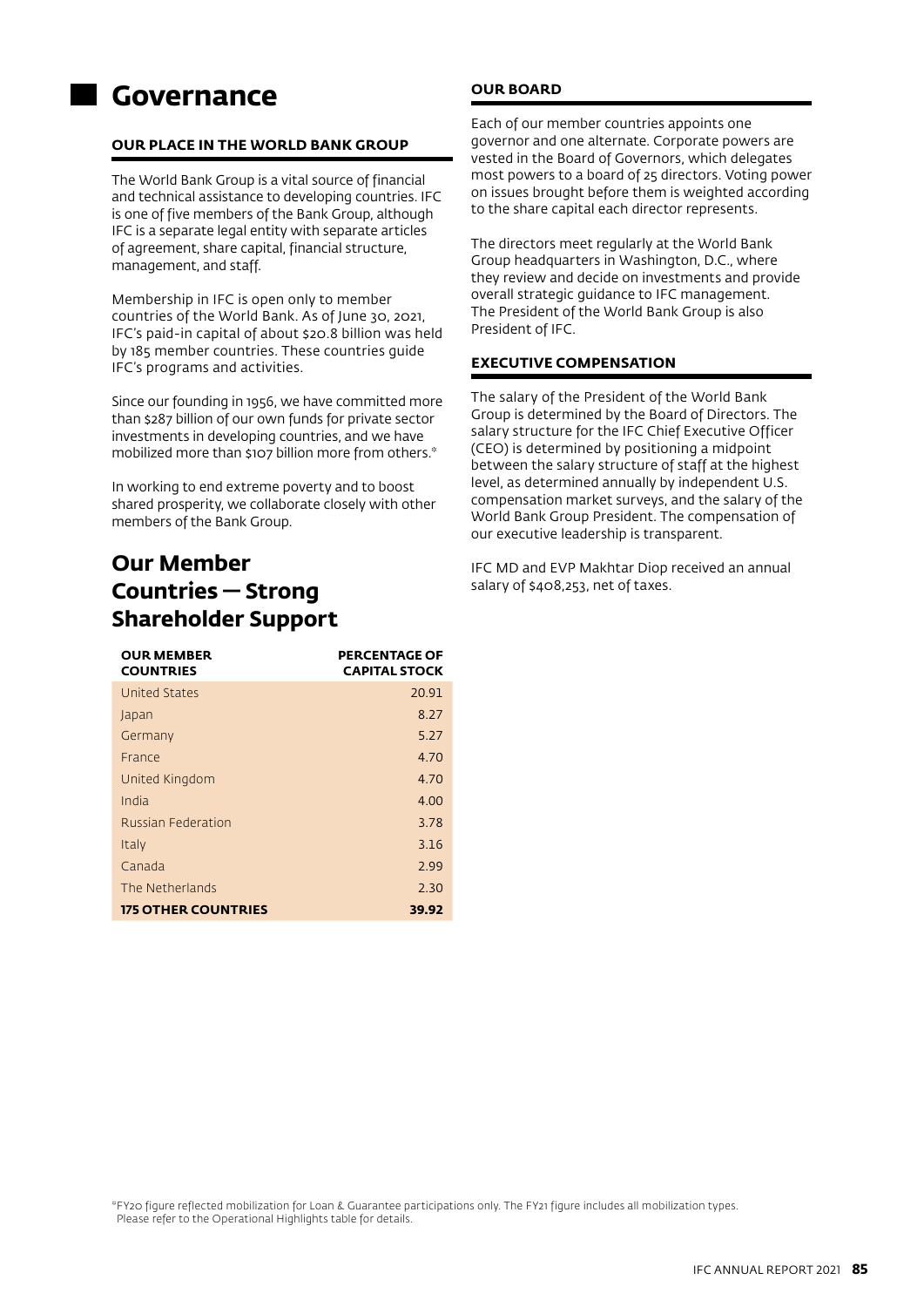# **Corporate Responsibility**

Sustainability is an integral part of our internal business operations. We hold ourselves accountable to the same environmental and social standards we ask of our clients. This commitment connects IFC's mission with how we run our business.

## **OUR STAFF**

The knowledge, skills, values, and diversity of our staff are key to our comparative advantage, enabling us to bring innovative solutions and global best practices to our clients.

This fiscal year pushed us into unchartered territory to address staff challenges in the wake of the COVID-19 pandemic. As part of World Bank Group emergency response measures, we provided wideranging support to protect our global workforce, including health and safety support, financial assistance, and flexible remote work policies, with a focus on staff and dependents in vulnerable locations. The World Bank Group provides an array of programs and services to promote and protect the health and security of staff through services focusing on personal health and wellness, occupational health and safety, and mental health and well-being. IFC management down to managers and team leads provided the support necessary to rapidly transition our workforce to home-based work at headquarters and in country offices. Results from a staff survey showed that most staff adjusted fairly well to homebased work (average score of 8 on a scale of 1-10). In this same period, 91 percent of the workforce gave a favorable response to feeling proud to work at the World Bank Group and 79 percent felt a strong sense of belonging.

*Advancing diversity, equity, and inclusion (DEI)*

IFC works with clients across the globe. That broad reach is reflected in our staff who work in more than 100 countries. Having a diverse workforce with essential skills and varied perspectives is critical for IFC to deliver on its strategic agenda.

In FY21, IFC raised the bar on DEI. **We appointed our first dedicated Diversity, Equity & Inclusion (DEI) leader to enhance efforts to create a respectful and inclusive workplace and to define and implement the DEI agenda across the institution.** We also added the concept of equity into our commitment to diversity and inclusion ensuring that we address the needs of our staff who may be starting from a place of disadvantage, removing barriers that could limit their potential to thrive.

This fiscal year we introduced key performance indicators aligned with the new World Bank Group diversity goals, including gender parity targets by grade groups and indicative staff representation across 20 sub-regions. We now have a baseline for measuring improvement with this new focus, as indicated in the Gender Balance table on the next page.

Our recruitment strategy contributes to IFC's diversity through targeted outreach to underrepresented groups, as well as partnerships with Employee Resource Groups, including GLOBE for LGBT+ staff, All-abilities, and the African Descent Alliance. In FY21, we participated in more than 100 talent outreach events in 53 countries across all regions with more than 63,000 participants in total.

#### *Fostering an inclusive workplace*

IFC fosters an inclusive workplace environment as a critical part of retaining and developing our diverse workforce. Addressing racial inequity became a higher priority during the past year, aligned with the heightened global awareness around racial injustice and systemic racism. IFC offers anti-racism programming, including listening and discussion sessions and training on topics such as unconscious

| <b>FY21</b> | <b>FY20</b> | <b>FY19</b> | <b>FY18</b> |
|-------------|-------------|-------------|-------------|
| 4.283       | 3,931       | 3.739       | 3,918       |
| 56.9%       | 54.8%       | 53.8%       | 55.1%       |
| 1,003       | 1,014       | 1,085       | 1,092       |
|             | 69%         | 67%         | 75%         |
|             |             |             |             |
|             | 39.3%       | 39.2%       | 39.5%       |
|             | 43.2%       | 41.0%       | 40.5%       |
|             | 49.4%       | 478%        | 46.7%       |
|             | 13.7%       | 13.5%       | 11.2%       |
|             |             |             |             |

1. FTE is full-time equivalent.

2. There was no Engagement Survey in FY21.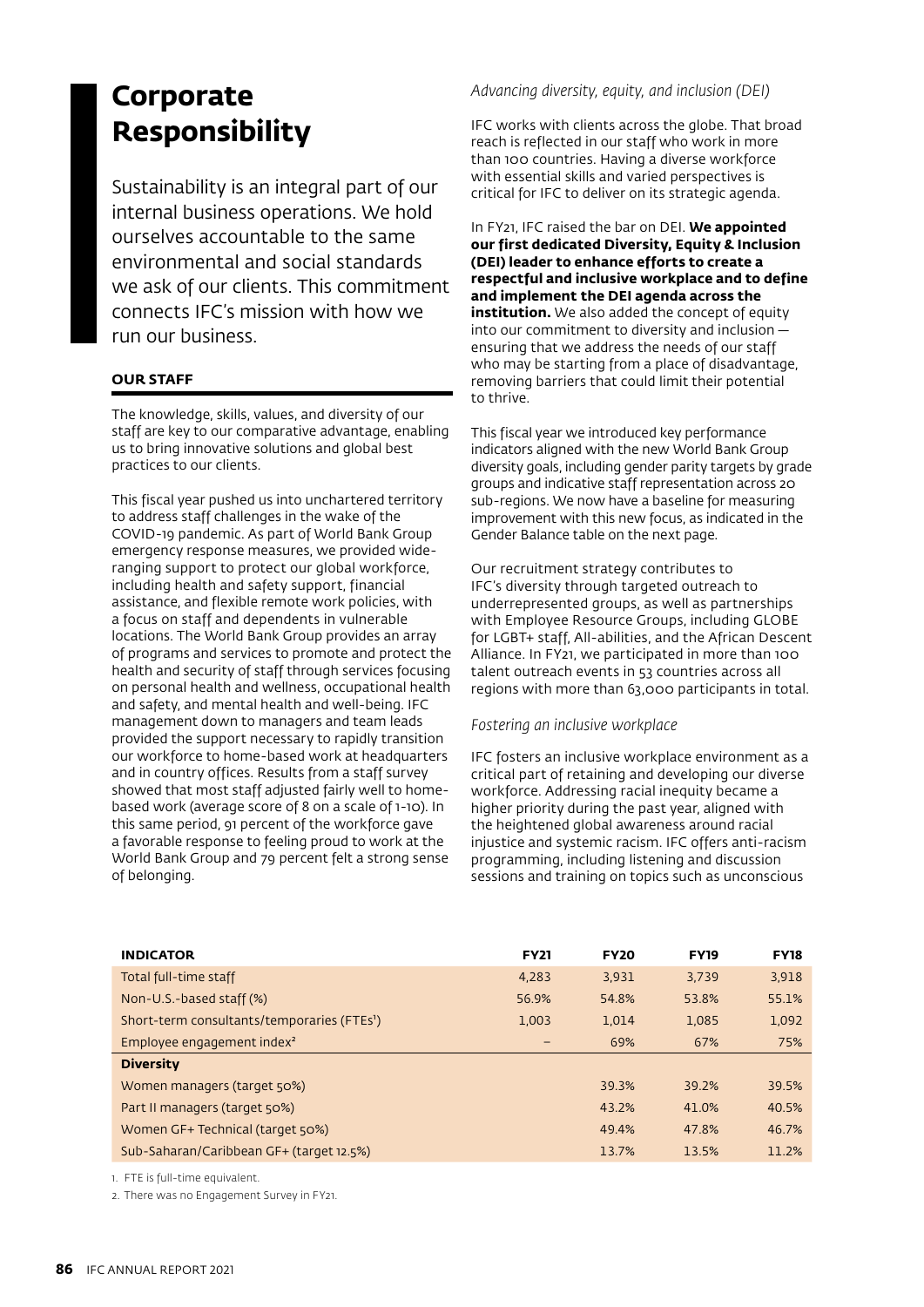bias. IFC's management has adopted specific measures aimed at ending racism in the workplace. IFC also launched an Allies Program in partnership with our Employee Resource Groups, which encourages staff to become allies in eliminating biases and fostering inclusion.

## *Enriching staff development*

The World Bank Group offers a comprehensive approach to staff development, focused on virtual delivery of learning resources during the pandemic. WBG leadership development programs are designed to bolster personal and collective leadership and management skills in the context of organizational priorities. For example, IFC's Sponsorship Program builds a pipeline of diverse leaders by providing visibility and exposure to high potential staff, with a focus on women. The Reverse Mentorship Program pairs young staff as mentors to senior leaders across business functions, fostering inter-generational inclusion and innovation. Given the large number of new staff hired into the organization in the last two years — most of whom have joined virtually — IFC has focused on ensuring they have the knowledge, resources and networks needed to thrive. This includes designated onboarding coordinators, technology support, online training modules, mentoring, and ongoing feedback.

#### **GENDER FY21**

|        | <b>STAFF AT OFFICER</b><br><b>LEVEL AND HIGHER</b> | <b>MANAGERS*</b> |     |                  |
|--------|----------------------------------------------------|------------------|-----|------------------|
| Female |                                                    | 1.335 48.5%      |     | $91 \quad 394\%$ |
| Male   |                                                    | 1.419 51.5%      | 140 | 60.6%            |
| Total  | 2.754                                              |                  | 231 |                  |

## **GENDER BALANCE INDEX FY21**

| <b>Total</b>         | 0.839 |
|----------------------|-------|
| Managers*            | 0.831 |
| Grades GG+ Technical | 0.920 |
| Grades GE-GE         | 0.900 |
| Grades GA-GD         | 0.419 |
|                      |       |

The Gender Balance Index promotes greater gender distribution across all grades. A score of 1 indicates gender parity at a particular grade grouping and IFC overall. The four grade groupings have different weightings. To close the gender gap, the index encourages hiring more women in managerial and GG+ technical grades.

## **WHERE WE WORK FY21**

|                        | <b>STAFF AT ALL</b><br><b>GRADE LEVELS</b> |  |
|------------------------|--------------------------------------------|--|
| United States          | 1.846 43.1%                                |  |
| <b>Other Countries</b> | 2.437 56.9%                                |  |
| <b>Total</b>           | 4.283                                      |  |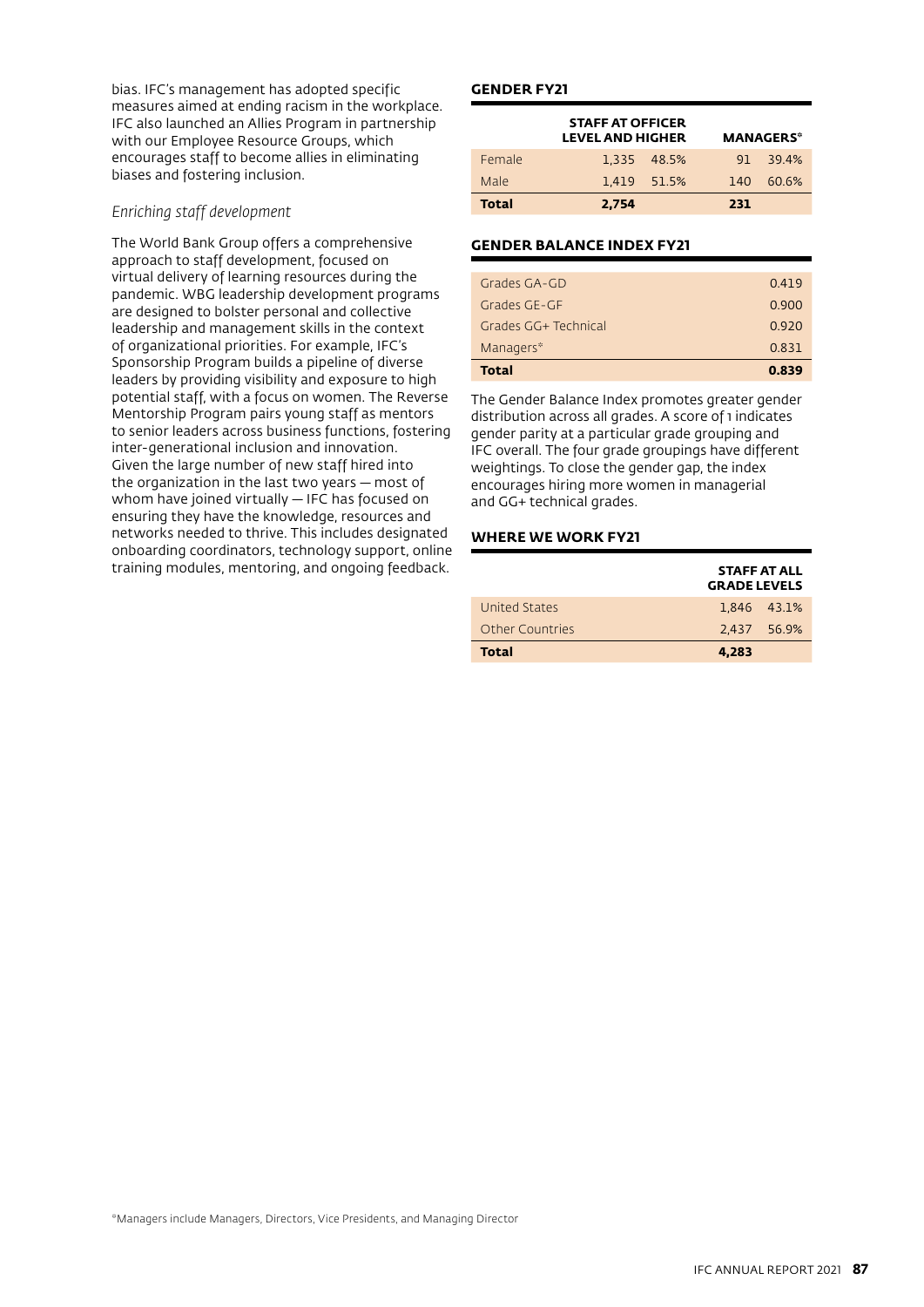#### *Compensation and Benefits*

Ensuring competitive compensation and benefits, IFC applies the World Bank Group's compensation framework. Competitive compensation is essential to attract and retain a highly qualified, diverse staff. Salaries for staff recruited in Washington, D.C. are based on the U.S. market. Salaries for staff hired outside the United States are based on local

competitiveness as determined by independent local market surveys. Given the World Bank Group's status as a multilateral organization, staff salaries are determined on a net-of-tax basis.

As of June 30, 2021, the salary structure (net of tax) and annual average net salaries/benefits for World Bank Group staff were as follows:

## **Staff Salary Structure and Benefits for Washington, D.C.**

| <b>GRADES</b> | <b>REPRESENTATIVE</b><br><b>JOB TITLES</b>                                      | <b>MINIMUM</b><br>(USS) | <b>MIDPOINT</b><br>(USS) | <b>MAXIMUM</b><br>(USS) | <b>STAFF AT</b><br><b>GRADE</b><br>LEVEL (%) | <b>AVERAGE</b><br><b>SALARY/</b><br><b>GRADE</b><br>(US\$) | <b>AVERAGE</b><br><b>BENEFITS<sup>a</sup></b><br>(USS) |
|---------------|---------------------------------------------------------------------------------|-------------------------|--------------------------|-------------------------|----------------------------------------------|------------------------------------------------------------|--------------------------------------------------------|
| <b>GA</b>     | <b>Office Assistant</b>                                                         | 29,300                  | 41,800                   | 54,300                  | 0.01%                                        | 40,840                                                     | 22,187                                                 |
| <b>GB</b>     | Team Assistant,<br><b>Information Technician</b>                                | 35,100                  | 50,200                   | 65,300                  | 0.09%                                        | 46,356                                                     | 25,184                                                 |
| GC            | Program Assistant,<br><b>Information Assistant</b>                              | 43,400                  | 62,000                   | 80,600                  | 5.62%                                        | 63,679                                                     | 34,595                                                 |
| <b>GD</b>     | Senior Program Assistant,<br>Information Specialist,<br><b>Budget Assistant</b> | 51,500                  | 73,600                   | 95,700                  | 5.64%                                        | 77,912                                                     | 42,328                                                 |
| <b>GE</b>     | Analyst                                                                         | 70,600                  | 100,900                  | 131,200                 | 9.81%                                        | 91,345                                                     | 49,626                                                 |
| <b>GF</b>     | Professional                                                                    | 93,400                  | 133,400                  | 173,400                 | 22.87%                                       | 118,783                                                    | 64,532                                                 |
| GG            | <b>Senior Professional</b>                                                      | 120,800                 | 172,600                  | 224,400                 | 37.64%                                       | 166,292                                                    | 90,343                                                 |
| <b>GH</b>     | Manager,<br><b>Lead Professional</b>                                            | 165,300                 | 236,100                  | 306,900                 | 15.51%                                       | 234,516                                                    | 127,408                                                |
| GI            | Director, Senior Advisor                                                        | 254,000                 | 317,500                  | 381,000                 | 2.37%                                        | 302,536                                                    | 164,361                                                |
| GJ            | <b>Vice President</b>                                                           | 301,000                 | 354,100                  | 407,200                 | 0.37%                                        | 363,738                                                    | 197,611                                                |
| <b>GK</b>     | Managing Director,<br><b>Executive Vice President.</b><br>Senior Vice President | 334,600                 | 393,600                  | 452,600                 | 0.08%                                        | 409,581                                                    | 261,046                                                |
|               |                                                                                 |                         |                          |                         |                                              |                                                            |                                                        |

Note: Because WBG staff, other than U.S. citizens, usually are not required to pay income taxes on their WBG compensation, the salaries are set on a net-of-tax basis. These salaries are generally equivalent to the after-tax take-home pay of the employees of the comparator organizations and firms from which WBG salaries are derived. Only a relatively small minority of staff will reach the upper third of the salary range.

a. Includes medical, life and disability insurance; accrued termination benefits; and other non-salary benefits. Excludes tax allowances.

## **OUR OFFICES**

Minimizing IFC's impact on the environment is a priority for us. That's why we design and manage our buildings in a sustainable way. We work to reduce energy demands on our facilities and offset 100 percent of emissions that cannot be eliminated.

#### *Using natural resources efficiently*

IFC's largest office, our headquarters in Washington, D.C., accounts for almost half of our global real estate footprint by square foot. Our headquarters expanded in FY20 with an adjacent building, adding 154,750 square feet — a 15 percent increase to the footprint. Both buildings that make up HQ are certified LEED Platinum — the highest level of energy efficiency for Class A office buildings in Washington, D.C.

In FY19, 70 solar panels were installed on the rooftop to provide renewable power. Additionally, through

our power contracts, 20 percent of FY20's electricity came from renewable energy. We work to optimize power usage in the facility. The original headquarters building received the 2020 Energy Star Award with a score of 82.

IFC is committed to sustainability throughout our global footprint of office facilities. In FY21, HQ added a rooftop garden. The yield of this garden will be donated to a local nonprofit organization. A biophilic design space was added within one department to promote wellness and productivity.

IFC's latest construction in Dakar, Senegal had sustainability at the forefront with a building strategy to: maximize natural daylight reducing energy use from the grid; incorporate thermal mass and solar shading into the façade; generate energy from rooftop solar panels; collect rainwater through a system to reduce burdens on local external water resources; and many other sustainable features.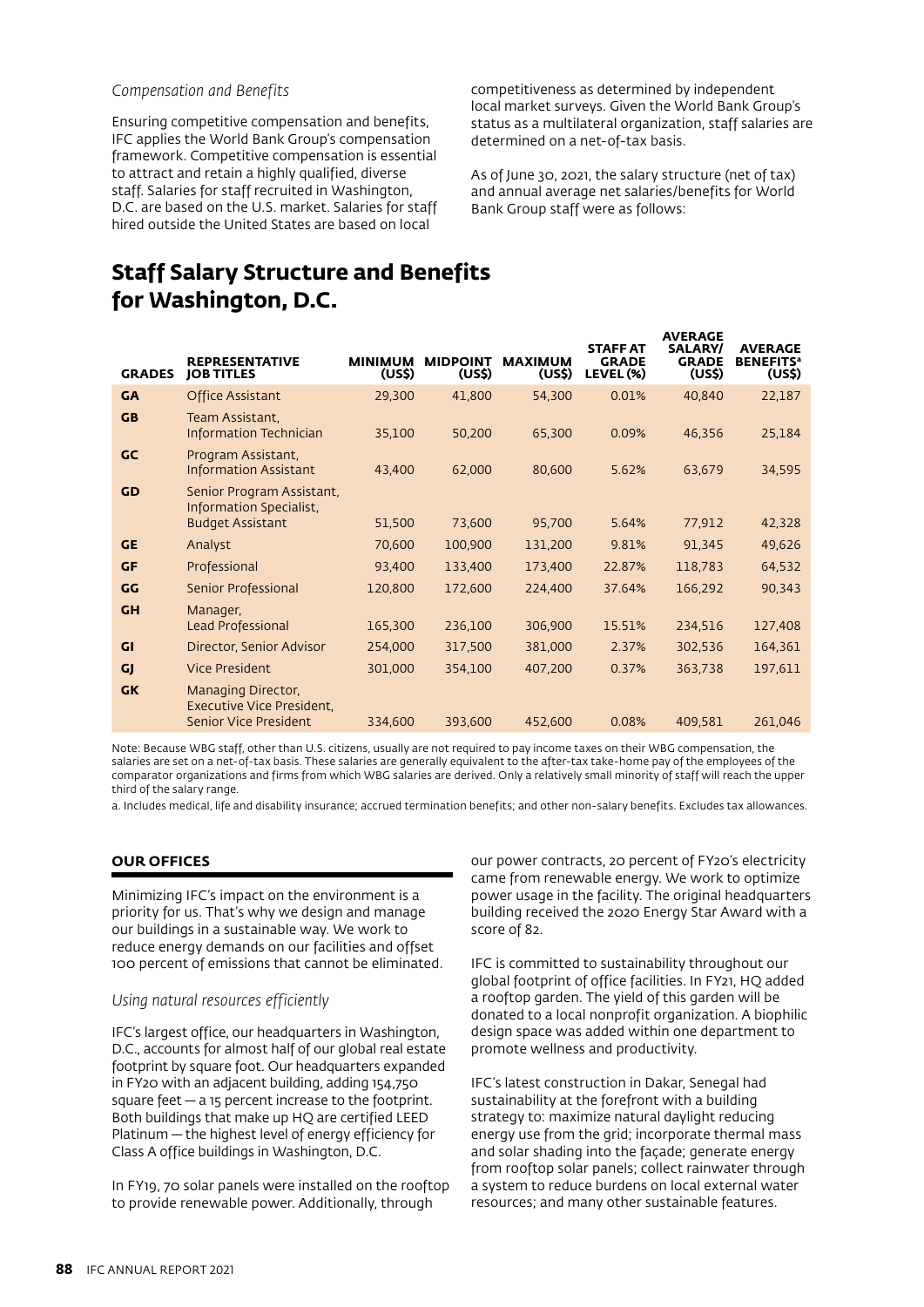#### *Maintaining climate neutrality*

IFC continues to operate carbon-neutral for all globally conducted business, including air travel.

In FY20, the latest year for which data is available, carbon emissions from our global business operations totaled 47,023 metric tons of carbon dioxide equivalent — of which business travel accounted for 74 percent. Office electricity consumption accounted for an additional 19 percent — just over half of which was attributable to IFC headquarters.

In FY19, IFC announced our first-ever global corporate carbon emissions reduction target to reduce facility-related emissions (Scope 1 and 2) by 20 percent between 2016 and 2026, as part of a 28 percent reduction pledged by the entire World Bank Group over the same period. Percentage reductions year on year conclude that IFC is on track to meet the emissions reduction target. From FY16 to FY20, the emission reductions from Scope 1 and 2 are down 26 percent. However, this is in part due to the transition from offices to home-based work that occurred at the end of Q3 in FY20. The reduction rate is not representative of a full year of office electricity usage.

IFC's carbon emissions per full-time employee rate decreased every year from FY16 to FY19 but increased again in FY20. From FY19 to FY20, the rate went from 8.53 to 9.23. This is due to an increase in both emissions and FTEs during this period. Starting with FY20's emissions reporting, the WBG is accounting for radiative forcing, the change in radiation received at the surface of the earth due to the emission of GHGs. By applying a multiplier of 1.9 to our Scope 3 air travel emissions, we can better account for those emissions' impact on the planet. Additionally, we have added emissions from the Cool Food Pledge to our HQ Scope 3 emissions. These are HQ food purchasing-related emissions that are calculated by the World Resources Institute. The addition of these new metrics increased our overall Scope 3 emissions leading to the higher emissions by FTE rate in FY20.

We purchase and retire carbon credits (CERs and/ or VERs) and renewable energy certificates (RECs) annually to fulfill our carbon-neutral commitment. CERs and VERs are chosen based on WBG guidelines to ensure high-quality projects that bring tangible development benefits to the communities in which they take place. IFC purchases RECs to neutralize the energy consumption of our HQ office. Twenty percent of our HQ electricity is supplied by renewable energy provided by IFC's energy provider, which is enforced by DC law. Each year, IFC reports its greenhouse emissions annually in the United Nations Climate Neutral Now initiative. More details can be found at [www.ifc.org/corporateresponsibility](http://www.ifc.org/corporateresponsibility).

| <b>FY20 CARBON EMISSIONS</b><br><b>INVENTORY FOR IFC'S GLOBAL</b><br><b>OPERATIONS</b>                                                                                 | <b>METRIC TONS OF</b><br><b>CARBON DIOXIDE</b><br><b>EOUIVALENT</b> |
|------------------------------------------------------------------------------------------------------------------------------------------------------------------------|---------------------------------------------------------------------|
| Business Travel (Scope 3)                                                                                                                                              | 34.692                                                              |
| HQ Office Electricity (Scope 2)                                                                                                                                        | 4,490                                                               |
| Country Office Electricity (Scope 2)                                                                                                                                   | 4.093                                                               |
| Other<br>(Scope 1, Scope 2 from Water<br>Chiller Electricity, Purchased<br>Steam and Scope 3 mobile<br>(as of 2013) and HQ Cool Food<br>Pledge emissions (as of 2020)) | 3.748                                                               |
|                                                                                                                                                                        |                                                                     |
| <b>TOTAL EMISSIONS</b>                                                                                                                                                 | 47.023                                                              |

Note: Emission factors are in accordance with the World Bank Group's Inventory Management Plan. The process of validating data from country offices extends beyond Q1 of each Fiscal Year. Therefore, prior fiscal year data are presented in this report.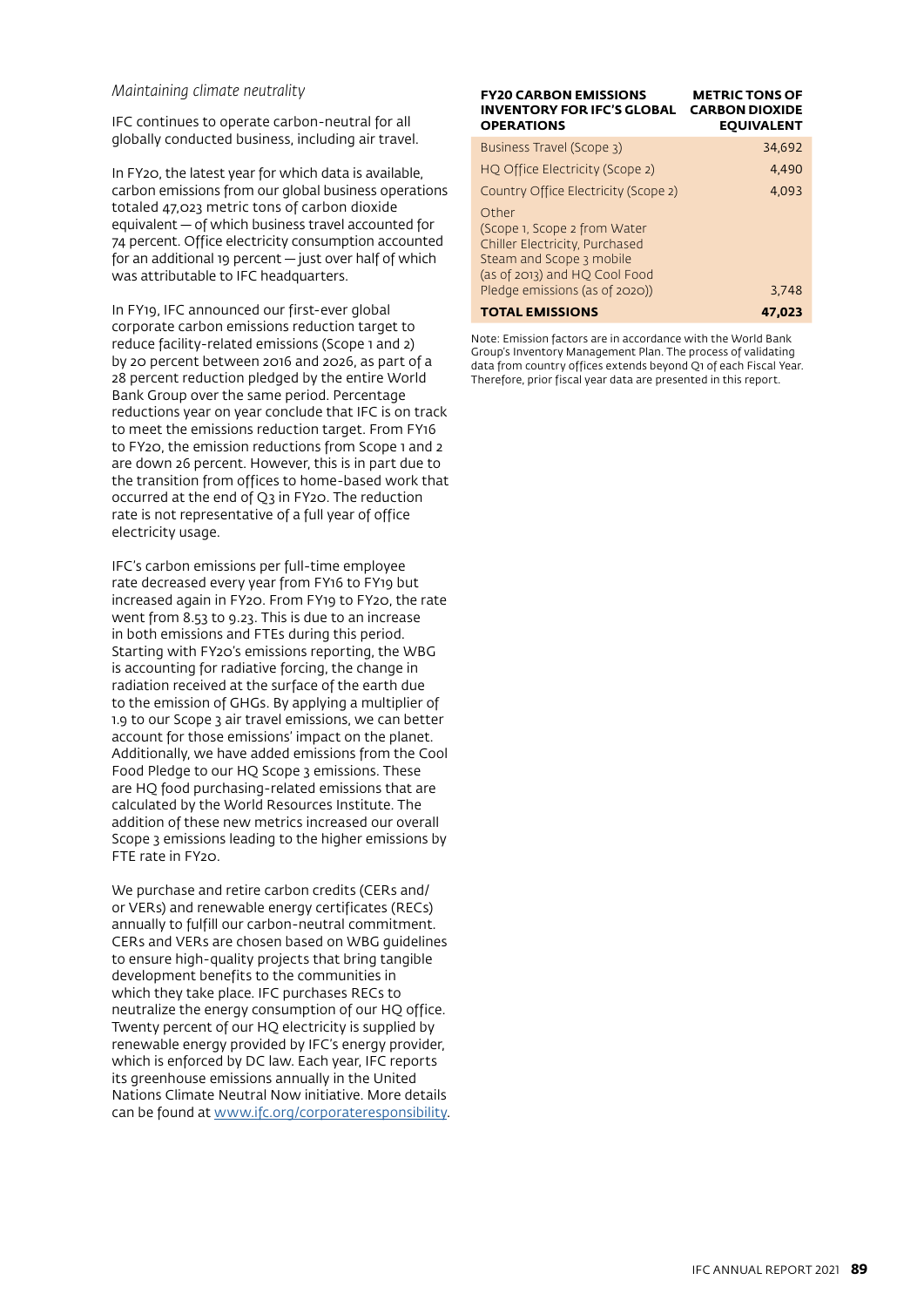# **Global Partnerships**

Partnerships have always been integral to IFC's mission. However, such relationships have grown in importance over the past year as IFC worked to respond to the COVID-19 pandemic and realigned to meet the obligations set forth in the \$5.5 billion capital increase that shareholders endorsed in 2018 and became effective in 2020.

Currently, IFC maintains donor relationships and engagements with more than 30 government development agencies, with several foundations and corporations, and with multilateral organizations. The support IFC receives from these development partners provides essential funding for Upstream, advisory services, and blended finance as well as underpinning the critical role the private sector plays in economic development. Taken together, this constellation of services comprises the heart of IFC's 3.0 strategy.

## **Improving global healthcare**

The Global Health Platform is a \$4 billion financing initiative to increase the access of developing countries to critical healthcare supplies required to fight the pandemic, including masks, ventilators, test kits, and vaccines. It includes a \$25 million advisory component that is intended to create projects and open markets for increased local manufacturing of healthcare products and service capacities and improve resource efficiency in the pharmaceutical sector while increasing access to safe and quality healthcare services. It will help improve the resilience of medical facilities and other actors in the healthcare supply chain; address the gender gap in healthcare employment and leadership; and support other efforts along the healthcare product and service value chain. The advisory component is supported by the Governments of Japan, Norway, and the United Kingdom.

With this mission in mind, IFC did a corporate Funding Needs Assessment, the results of which are now being integrated into IFC's annual budgeting process to ensure a tight link between development partner funding and our country strategies. IFC's new approach to fundraising and development partnerships entails concentrating resources to ensure the collective focus is on working together toward our 2030 commitments and addressing key development challenges.

This approach allows us to be more strategic and coordinated in our engagement with IFC's partners. It helps us present a holistic view of IFC's activities across various themes and regions to align our activities with the strategic priorities of our partners, and aids our efforts to strengthen collaboration with our colleagues at the World Bank.

We are also working on increasing efficiencies in the areas of trust funds, particularly in preparing proposals for partners and allocating funds.

Ultimately, IFC is better positioned than ever to create markets, incubate new ideas, and allow proven solutions to be scaled up. As our strategy depends more on working Upstream to create markets and to mobilize private sector investment and then focuses more on deploying catalytic capital to address climate change through blended finance, IFC's reliance and integration with our partners can only deepen.

## **Making life better for forcibly displaced persons**

The Prospects Partnership initiative brings together IFC, the Government of the Netherlands, the International Labour Organization (ILO), the United Nations Refugee Agency (UNHCR), UNICEF, and the World Bank to improve the quality of life for forcibly displaced persons. A new \$17.5 million blended finance facility is working to de-risk and increase the financial viability of high impact projects benefitting refugees. The Prospects Partnership is doing this by unlocking private sector financing for innovative and scalable investments that address economic and social challenges, enabling new and emerging private sector approaches and solutions for refugees, and demonstrating the commercial viability of refugee-focused investments for the private sector.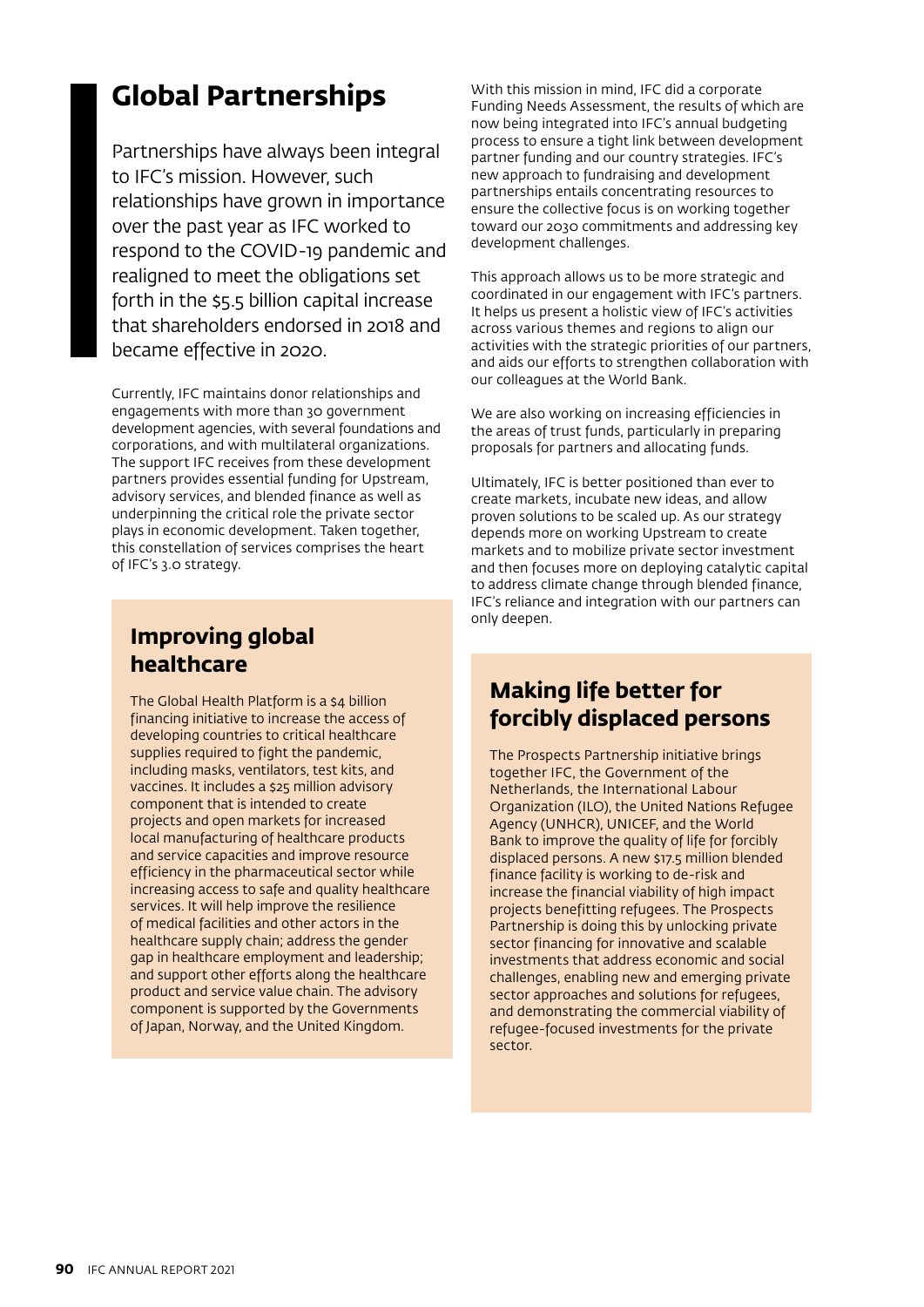## **Supporting the food production value chain in Africa**

IFC and BMZ, the German Federal Ministry for Economic Cooperation and Development, launched a new program that will leverage greater private sector investments to support the food production value chain across Africa and increase access to finance for rural farmers and businesses. The Euro 21 million Food Systems Development Program focuses on giving food producers, ranging from smallholder farmers to small- and medium-sized agribusinesses in Africa, greater opportunities to improve their incomes. IFC's technical assistance will strengthen agricultural value chains from farm to market. Supply chain disruptions caused by the COVID-19 crisis have highlighted weaknesses in the food supply system and created an opportunity to explore technology-based solutions that will make the sector more efficient, adaptive, and resilient.

## **Distributed renewable energy solutions**

A partnership with the Rockefeller Foundation aims to deploy \$150 million of the Rockefeller Foundation's catalytic capital in blended finance to mobilize up to \$2 billion of private sector investment in distributed renewable energy solutions. The partnership will prioritize countries in Sub-Saharan Africa and other regions in which we have identified immediate opportunities. Ultimately, the list of countries where this partnership will deploy will be broadened during implementation. By blending philanthropic and private investment funding, the Rockefeller Foundation and IFC will de-risk capital investment in distributed renewable projects in emerging markets and help to address global energy access needs.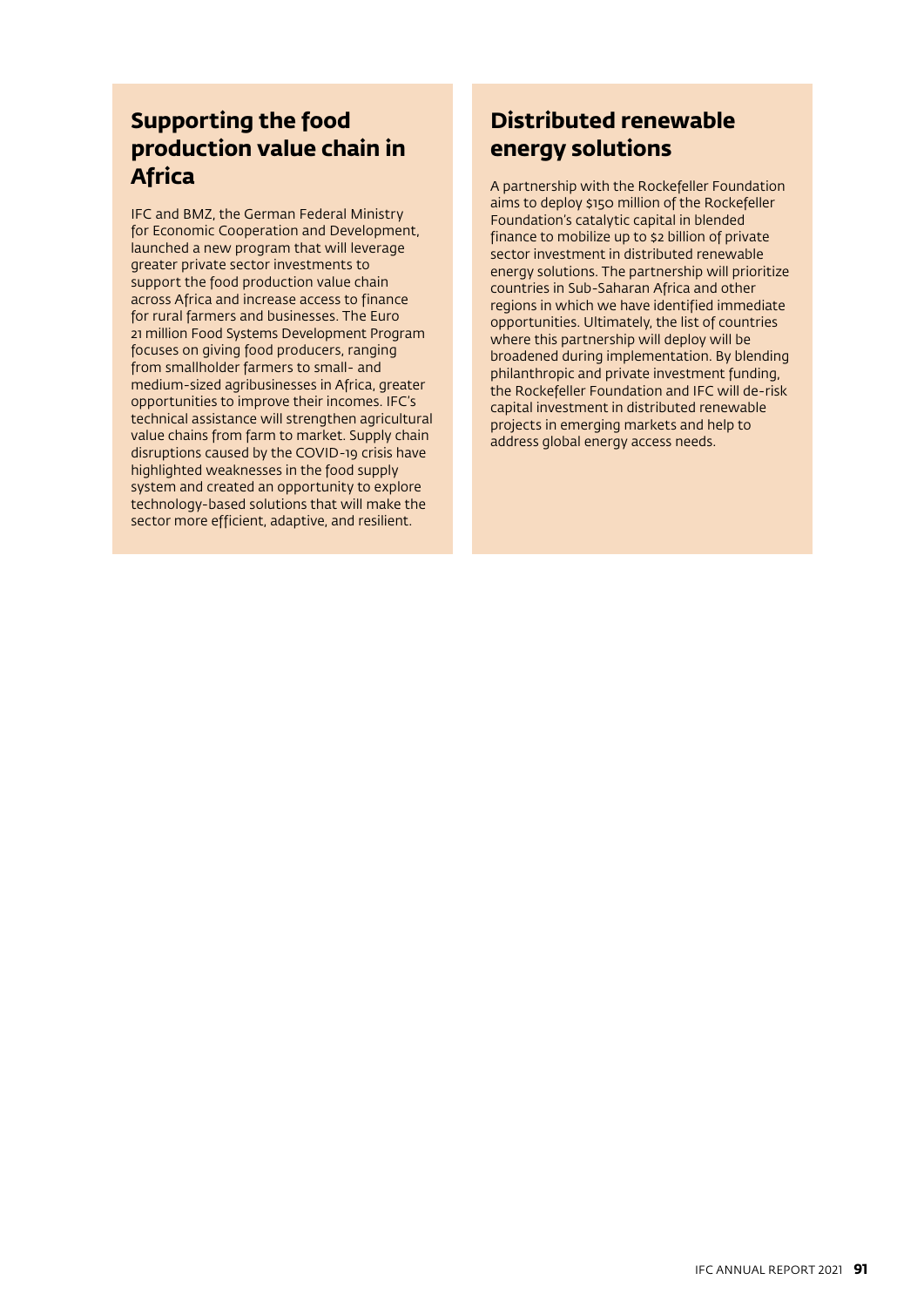## **Financial Commitments to IFC Advisory Trust Funds (US\$ million equivalent)**

| <b>Summary</b>                             | <b>FY21</b> | <b>FY20</b> |
|--------------------------------------------|-------------|-------------|
| Governments                                | 179.42      | 267.79      |
| Institutional/Multilateral Partners        | 31.15       | 14.14       |
| Corporations, Foundations, and NGOs        | 0.00        | 6.02        |
| <b>Total</b>                               | 210.57      | 287.95      |
| Governments                                | <b>FY21</b> | <b>FY20</b> |
| Australia                                  | 3.11        | 7.19        |
| Austria                                    | 1.32        | 7.19        |
| Canada                                     | 3.98        | 0.00        |
| <b>Denmark</b>                             | 3.28        | 0.89        |
| Finland                                    | 0.00        | 0.00        |
| France                                     | 2.42        | 0.00        |
| Germany                                    | 63.64       | 25.17       |
| Hungary                                    | 10.00       | 0.00        |
| Ireland                                    | 0.71        | 0.66        |
| Japan                                      | 37.14       | 9.37        |
| Korea, Republic of                         | 9.00        | 0.00        |
| Luxembourg                                 | 0.00        | 1.16        |
| The Netherlands                            | 21.09       | 52.25       |
| New Zealand                                | 0.00        | 2.50        |
| Norway                                     | 8.63        | 19.37       |
| Spain                                      | 0.00        | 3.39        |
| Sweden                                     | 1.19        | 23.44       |
| Switzerland                                | 3.80        | 21.99       |
| United Kingdom                             | 10.11       | 90.15       |
| <b>United States</b>                       | 0.00        | 3.05        |
| <b>Total</b>                               | 179.42      | 267.79      |
| <b>Institutional/Multilateral Partners</b> | <b>FY21</b> | <b>FY20</b> |
| Climate Investment Funds (CIF)             | 0.00        | 0.65        |
| European Commission (EC)                   | 28.07       | 6.85        |
| Global Environment Facility (GEF)          | 0.00        | 0.85        |
| Global Infrastructure Facility (GIF)       | 3.08        | 5.79        |
| <b>Total</b>                               | 31.15       | 14.14       |
| <b>Corporations, Foundations, and NGOs</b> | <b>FY21</b> | <b>FY20</b> |
| <b>BHP Foundation</b>                      | 0.00        | 5.02        |
| Wells Fargo Foundation                     | 0.00        | 1.00        |
| <b>Total</b>                               | 0.00        | 6.02        |

## **Financial Commitments to IFC Blended Finance Trust Funds (US\$ million equivalent)**

| <b>Development Partner</b> | <b>FY21</b> | <b>FY20</b> |
|----------------------------|-------------|-------------|
| The Netherlands            | 17.50       | 21.70       |
| United Kingdom             | 53.68       | 0.00        |
| <b>Total</b>               | 71.18       | 21.70       |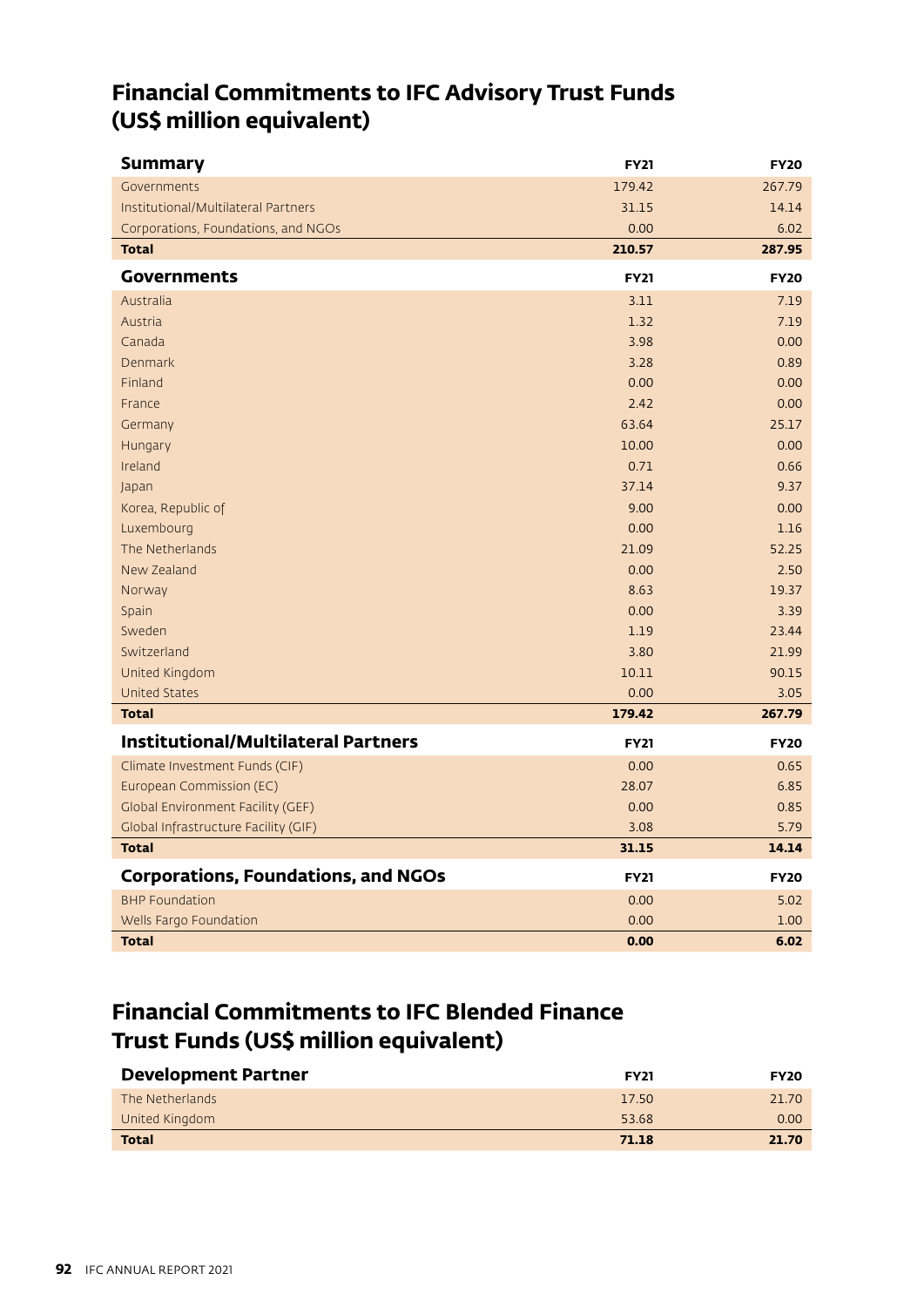# **Portfolio Management**

Building and proactively managing a portfolio that produces strong financial results and development impact is at the core of IFC's approach to portfolio management. We achieve this by pairing a strong presence on the ground with deep sector expertise. This enables us to stay close to our clients and markets, monitor trends, and anticipate impacts of external factors.

Active portfolio management depends on timely and accurate information to drive business decisions. An IFC management committee — the Operations Committee — regularly reviews IFC's portfolio exposure of \$64.1 billion for IFC's own account, assessing broad trends as well as the performance of select projects. This review is complemented by monthly in-depth discussions about IFC's key sector and country exposures, along with those of strategic importance to the Corporation. Additionally, quarterly reviews of IFC's portfolio results are presented to the Board, along with an in-depth analysis at the end of each fiscal year. Our investment and portfolio teams, largely based in field offices, complement global reviews with assetby-asset quarterly assessments, for both debt and equity investments.

At the corporate level, IFC combines portfolio analysis with sector and local expertise, along with project knowledge and projections of global macroeconomic and market trends to inform decisions about future investments. We also regularly conduct stress tests to assess the performance of the portfolio against possible macroeconomic developments, and to identify and address risks. This has been especially important recently, given the impact of COVID-19 on IFC's clients, and the macroeconomic and political dislocations seen in select countries.

At the project level, our multidisciplinary teams  including investment and sector specialists — closely monitor investment performance and compliance with investment agreements. We do this through site visits to evaluate project implementation, and through active engagement with sponsors and government officials, where relevant, to identify potential problems early on and formulate appropriate solutions. We also monitor our clients' environmental and social performance in a riskbased manner and measure financial performance and development results. In recent times, we have developed a set of guidelines to facilitate our ongoing engagement with clients and other stakeholders through virtual interactions, while maintaining faceto-face engagements when the situation allows.

Following the financial crisis that took hold in 2008, IFC scaled up our equity commitments. Since 2016, we have modified our approach to equity investments with the goal of improving development results and overall performance. This has translated into more moderate growth and greater selectivity. In the last few years, we successfully exited from a series of mature assets in which IFC no longer had a development role. This rebalancing of our equity portfolio was the result of our regular strategic asset allocation and portfolio construction exercises, which are periodically adjusted as needed.

IFC's Global Equity Heads, which improved our governance structure, are critical to strategic business development, central oversight, and managing IFC's larger and more complex equity positions throughout the investment lifecycle. Under the leadership of the Global Equity Heads, we had seen steady improvements in our portfolio performance in the last few years and despite the unprecedented COVID-19 crisis, our equity portfolio has bounced back considerably, closing FY21 with a positive net impact of \$3.2 billion on IFC's FY21 profit and loss statement attributed to IFC's equity book. IFC's services are needed more than ever and we remain focused on actively sourcing and executing equity and mezzanine transactions supporting companies to weather global and local macro and sector challenges, promoting higher ESG standards, and mobilizing other equity providers for our investee companies.

As the world is beginning to recover from the pandemic, our equity pipeline is growing with strategic and thoughtful investment proposals in critical sectors — from insurance and fintech companies in the financial inclusion space to digital infrastructure platforms and logistics clients in the infrastructure sector as well as new healthcare and agribusiness opportunities. Our disruptive technologies and funds team is developing a strong pipeline of co-investment opportunities alongside top-tier fund managers in addition to making selective, direct investments.

Mobilizing capital is imperative to IFC's success in responding to the COVID-19 pandemic. We are also facilitating the reconstruction of markets in the aftermath of the crisis and supporting the renewal of private equity flows to emerging markets, to fulfill our goal of having impact at scale. In the near term, IFC, through AMC, is pursuing co-investment vehicles. These vehicles are likely to use a simple mobilization structure whereby investors automatically co-invest alongside IFC.

Our Special Operations Department is responsible for determining the appropriate remedial actions for projects in financial distress. It seeks to keep the project operational to achieve the intended development impact and negotiates agreements with creditors and shareholders to share the burden of restructuring. Investors and other partners participating in IFC's operations are kept informed, and IFC consults with or seeks their consent as appropriate.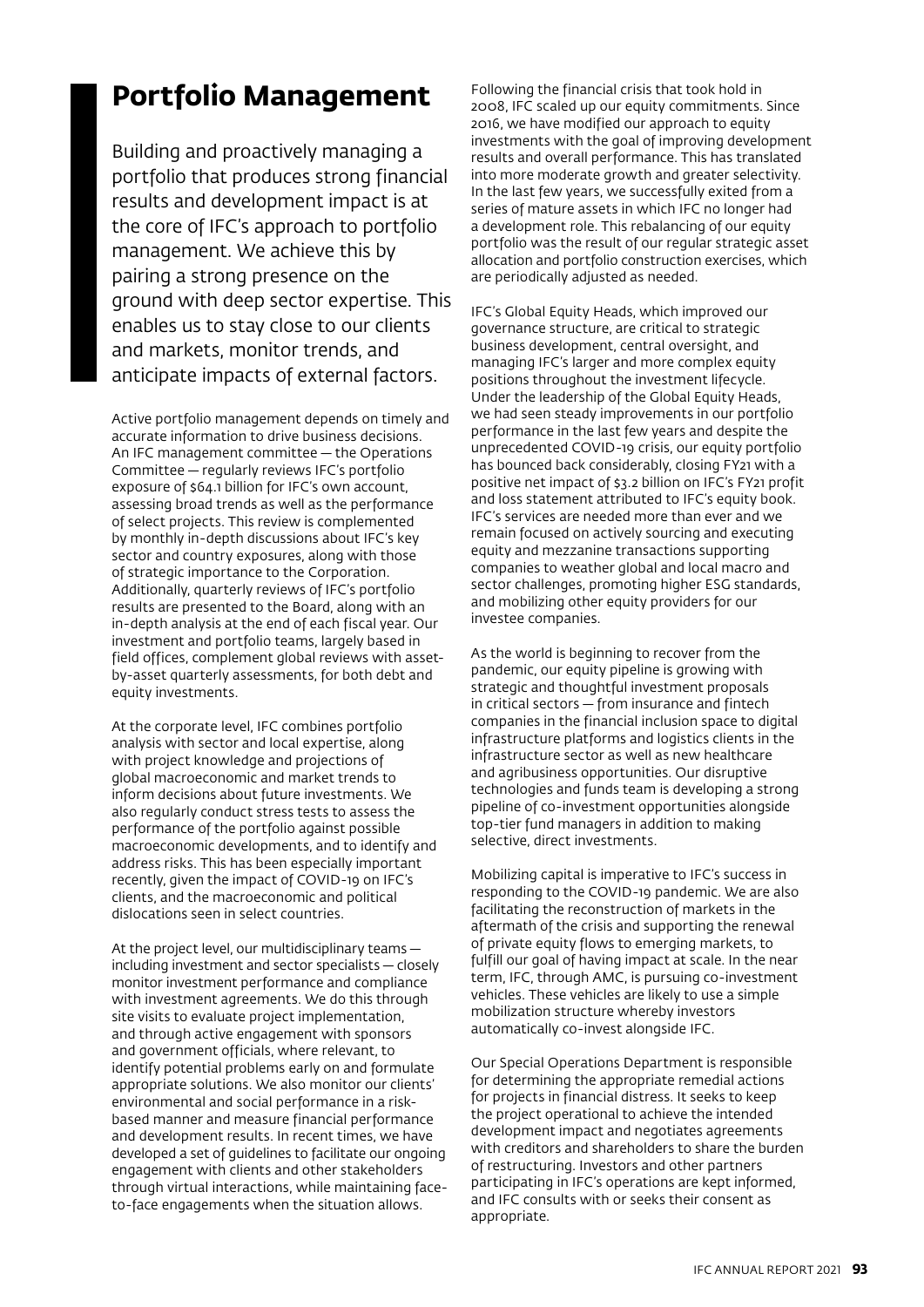IFC continues to invest in information technology systems to better support the management of our portfolio. We have also strengthened our portfolio support structure and continuously enhance our governance, through the creation of the corporate Operations Support Unit, which works closely together with stakeholders both in the global industry and regional departments.

## **Treasury Management**

#### *Funding*

IFC raises funds in the international capital markets for private sector lending and to safeguard IFC's triple-A credit ratings by ensuring adequate liquidity.

Issuances include benchmark bonds in core currencies such as U.S. dollars, thematic issuances to promote strategic priorities such as addressing climate change, and issuances in emerging-market currencies to support the development of capital markets. Most of IFC's lending is denominated in U.S. dollars, but we borrow in many currencies to diversify access to funding, reduce borrowing costs, and encourage the growth of local capital markets.

IFC has played a pioneering role in the area of sustainable bonds. We were one of the earliest issuers of green bonds. Since we began our program in 2010, we helped catalyze the market and unlock capital from the private sector to fund climate-smart projects. In 2013, we helped turn niche green bonds to an established public market, with two landmark \$1 billion benchmark issuances. This past year, IFC passed the \$10 billion mark of cumulative green bond issuances after a historic trade with Japan's Government Pension Investment Fund, GPIF.

Investing for sustainable development is now becoming mainstream, but there remains a huge funding gap to bridge for the world to meet its ambitious 2030 development goals. With much of the global economy severely impacted by COVID-19, our mission is more urgent than ever. Social bonds are an avenue for investors to generate returns while supporting the alleviation of social issues that threaten society or improving access to essential services for those underserved.

In light of COVID-19 and the social challenges borne from coronavirus, social bonds are now front and center of the thematic bond market, and demand is higher than ever. A majority of the social bonds issued this year have been related to funding for issues related to the COVID-19 crisis. Issuances of social bonds equaled \$165 billion in 2020.

Our goal is to continually provide much-needed liquidity to the growing sustainable bond market through our continued issuance. In tandem, our investor relations efforts focus on promoting the integration of environmental, social, and

governance factors in investment decisions and increasing knowledge of the sustainability issues being addressed with capital raised from sustainable bond products.

IFC has achieved an expansion of its investor base through its activity in sustainable bonds.

In FY21, new medium- and long-term borrowings totaled \$12.7 billion.

#### *Liquidity management*

Liquid assets on IFC's balance sheet totaled \$41.7 billion as of June 30, 2021, compared to \$40.8 billion a year earlier. Most liquid assets are held in U.S. dollars. The exposure arising from assets denominated in currencies other than U.S. dollars is hedged into U.S. dollars or matched by liabilities in the same currency to eliminate overall currency risk. The level of these assets is determined with a view to ensuring sufficient resources to meet commitments even during times of market stress. IFC maintains liquid assets in interest-bearing instruments managed actively against benchmarks based on the source of funds. Funded liquidity has money-market benchmarks, and net-worth funded liquidity is benchmarked to the Bloomberg-Barclays 1- to 3-year U.S. Treasury Index.

IFC holds sufficient liquid assets to meet its existing commitments and fund new commitments for at least one year, including the ability to sustain a period of market stress. The adequacy of liquidity is assessed using liquidity coverage ratios founded in the same principles used to determine our credit ratings.

**AMOUNT (US\$** 

#### **FY21 TOTAL BORROWING**

| <b>CURRENCY</b>            |            | AMUUN I (USS<br><b>EOUIVALENT)</b> | ℅     |
|----------------------------|------------|------------------------------------|-------|
| U.S. dollar                | USD        | 6,061,290,000                      | 47.8% |
| British pound              | <b>GBP</b> | 1,509,052,500                      | 11.9% |
| Australian dollar          | <b>AUD</b> | 1,241,373,000                      | 9.8%  |
| Japanese yen               | JPY        | 605,990,059                        | 4.8%  |
| New Zealand<br>dollar      | <b>NZD</b> | 552,762,500                        | 4.4%  |
| Canadian dollar            | <b>CAD</b> | 383,435,583                        | 3.0%  |
| Chinese yuan<br>(Renminbi) | <b>CNY</b> | 357,989,093                        | 2.8%  |
| Brazilian real             | <b>BRL</b> | 268,610,651                        | 2.1%  |
| Russian ruble              | <b>RUB</b> | 255,894,303                        | 2.0%  |
| Euro                       | <b>EUR</b> | 229,112,000                        | 1.8%  |
| Mexican peso               | <b>MXN</b> | 210,950,391                        | 1.7%  |
| Norwegian<br>krone         | <b>NOK</b> | 161,987,041                        | 1.3%  |
| Other                      |            | 848,236,628                        | 6.7%  |
| Total                      |            | 12,686,683,749                     | 100%  |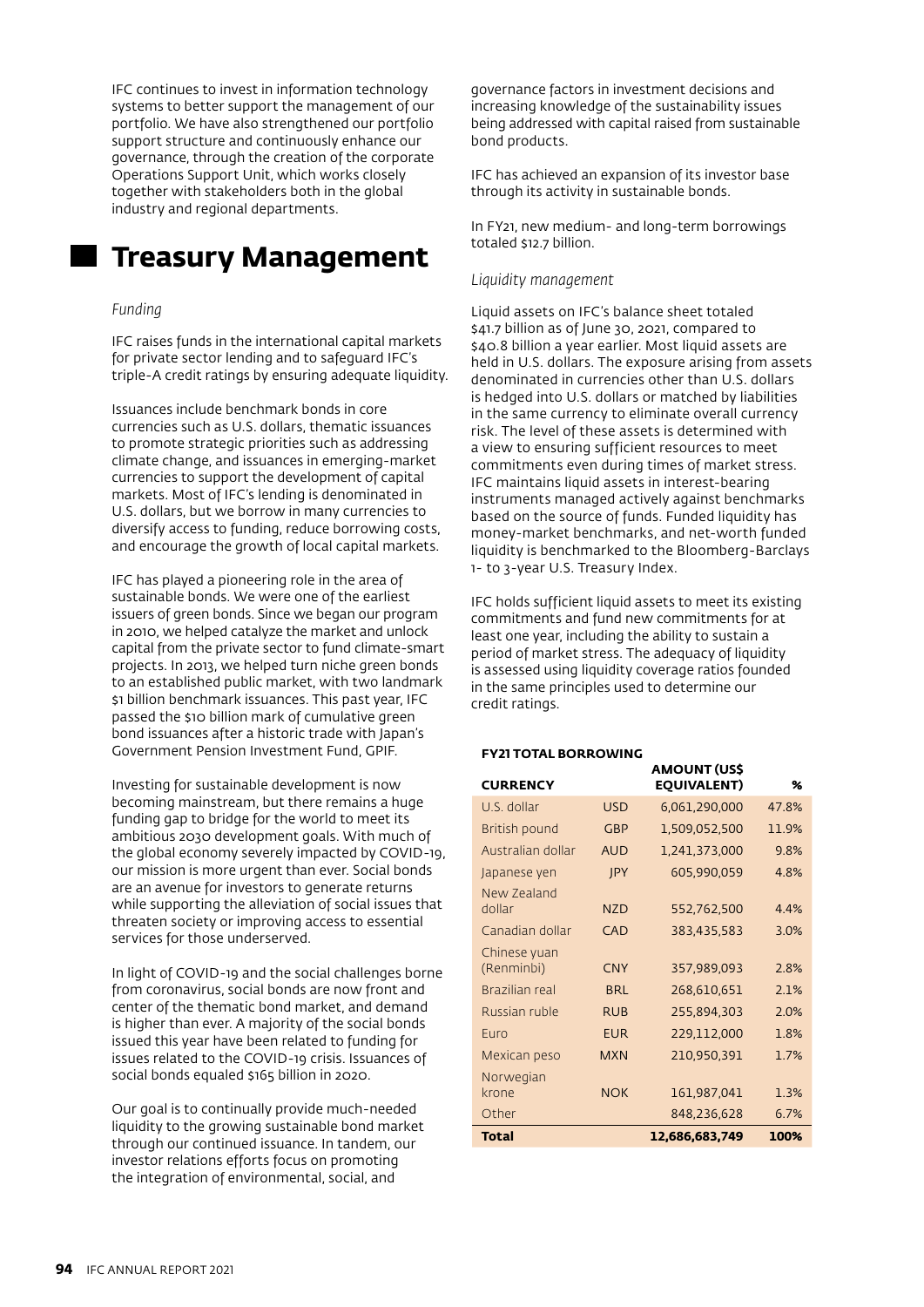# **Managing Risks**

## **ENTERPRISE RISK MANAGEMENT**

IFC provides long-term investments to the private sector in emerging markets, and this work includes expanding the investment frontier into the most challenging markets. IFC also manages the liquidity of the Corporation, funds itself in the capital markets, and executes derivatives transactions. In these investment and financial activities, IFC is exposed to a variety of financial and nonfinancial risks. Active monitoring and sound management of evolving risks are critical to fulfilling our mission.

IFC's framework for enterprise risk management is designed to enable the prudent management of financial and reputational impacts that originate from our business activities. In this context, IFC's risk-management efforts are designed specifically to help align our performance with our strategic direction.

IFC has developed risk-appetite statements that set the direction for our willingness to take on risks in fulfillment of our development goals. These statements reflect our core values of maximizing development impact, preserving our financial sustainability, and safeguarding our brand.

#### **CAPITAL ADEQUACY AND FINANCIAL CAPACITY**

Sound risk management plays a crucial role in ensuring IFC's ability to fulfill our development mandate. The very nature of IFC's business, as a long-term investor in dynamic yet volatile emerging markets, exposes us to financial and operational risks.

Prudent risk management and a solid capital position enable us to preserve our financial strength and maintain investment activities during times of economic and financial turmoil.

The soundness and quality of IFC's risk management and financial position are demonstrated by our triple-A credit rating, which has been maintained since coverage began in 1989.

We assess IFC's minimum capital requirement in accordance with our economic capital framework, which is aligned with the Basel framework and leading industry practice. Economic capital acts as a common currency of risk, allowing us to model and aggregate the risk of losses from a range of different investment products as well as other risks.

Consistent with industry and regulatory practice, IFC calculates economic capital for the following risk types:

- •Credit risk: the potential loss due to a client's default or downgrade
- •Market risk: the potential loss due to changes in market variables (such as interest rates, currency, equity, or commodity prices)
- •Operational risk: the potential loss resulting from inadequate or failed internal processes, people, and systems, or from external events

IFC's Capital Available consists of paid-in capital, retained earnings net of designations and certain unrealized gains, and total loan-loss reserves. Excess available capital, beyond that required to support existing business, allows for future growth of our portfolio while also providing a buffer against unexpected external shocks. As of June 30, 2021, total Capital Available stood at \$30.7 billion, while Capital Required totaled \$20.5 billion.

## **TREASURY RISK MANAGEMENT**

Treasury risks are managed through a two-tier risk framework: (1) a comprehensive policy framework and (2) a hard economic capital limit for treasury activities. The policy framework is based on four principles:

- (1) Investment in high-quality, liquid assets through high-quality counterparts
- (2) Diversification via position size/ concentration limits
- (3) Limits on market risks (credit spread, interest rate, and foreign-exchange risk)
- (4)Proactive portfolio surveillance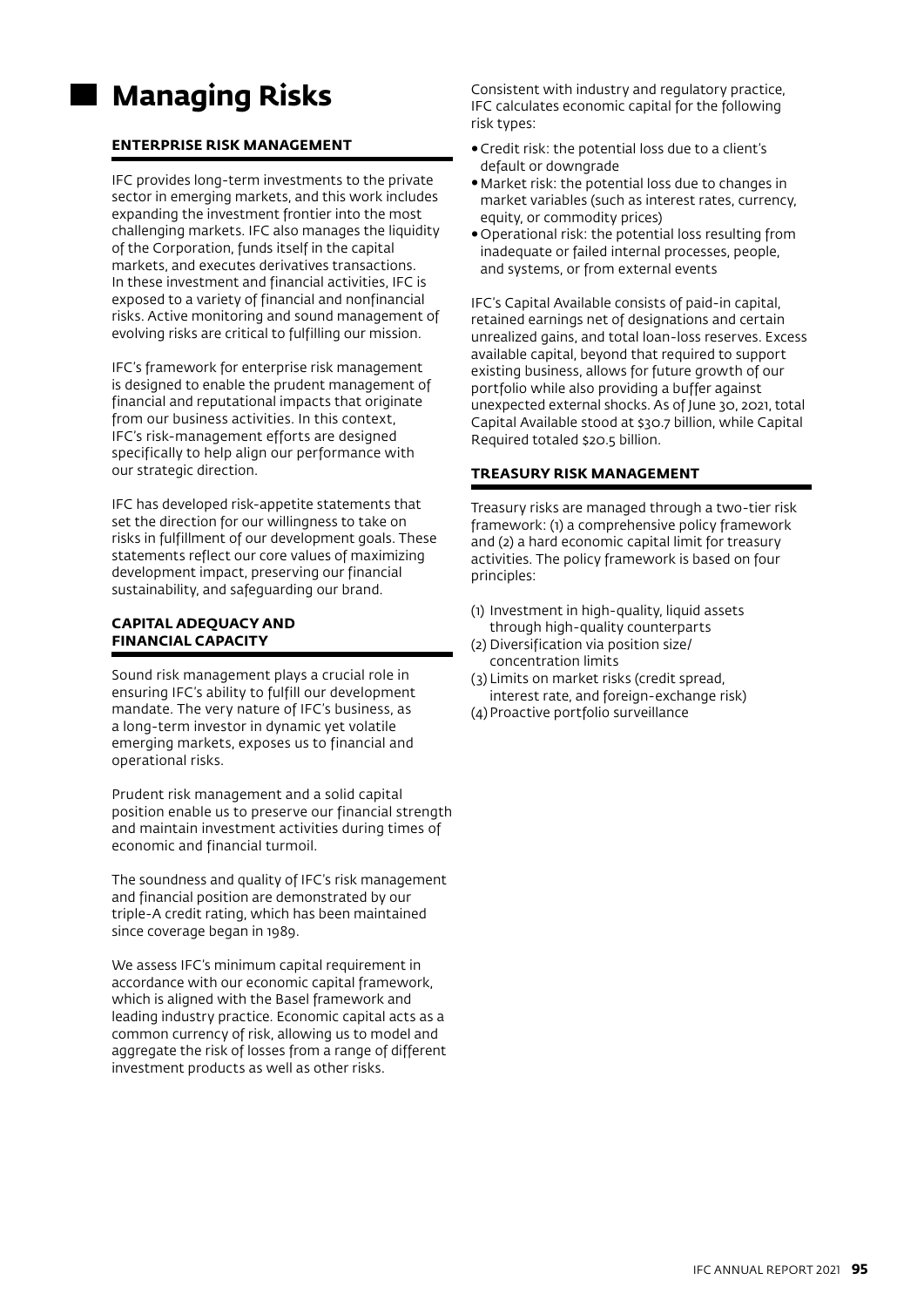## **LIBOR Transition**

In 2014, global regulators highlighted financial stability and integrity risks associated with overreliance on the London Interbank Offered Rate (LIBOR). National working groups worldwide were convened to support a transition away from IBORs by identifying robust alternative interest rate benchmarks. The Alternative Reference Rates Committee (ARRC) recommended the Secured Overnight Financing Rate (SOFR)\* to replace US\$ LIBOR.

After several years of preparation for LIBOR's demise, on March 5, 2021 the Financial Conduct Authority (FCA), the regulator of LIBOR, confirmed the following timeline for all LIBOR settings to either cease to be provided by any administrator or to no longer be representative:

- December 31, 2021: Most non-US\$ denominated settings, as 1-week and 2-month US\$ settings;
- **June 30, 2023: Remaining US\$ settings** (overnight, 1-, 3-, 6-, and 12-month)

Although publication of most US\$ LIBOR settings will continue for use in existing contracts until mid-2023, regulators have called for no new LIBOR contracts to be written after December 31, 2021.

IFC's balance sheet is entirely referenced to LIBOR. The move to SOFR is a monumental undertaking impacting contracts, models, systems, reporting, etc., requiring the concerted work of nearly every department of IFC.

IFC launched its LIBOR Transition program in 2019 by establishing an internal LIBOR Transition Group (LTG) with representatives from various stakeholder units.

IFC has since completed a number of major transition milestones:

- (i) completed an assessment of the impact of the LIBOR transition on IFC;
- (ii) built a program governance model with defined roles and responsibilities;
- (iii) developed a transition roadmap and robust project management plan;
- (iv) formally signed up to the International Swaps and Derivatives Association protocol on January 22, 2021. The protocol sets common contractual language for legacy LIBOR derivatives and includes robust fallbacks to risk-free rates;
- (v) approved general principles introducing a disciplined Funds Transfer Pricing (FTP) framework;
- (vi) started hedging its borrowings to SOFR; and
- (vii) issued its first SOFR floating-rate note.

IFC is working with third-party technology vendors to complete all necessary systems' enhancements to support the SOFR rate. IFC's New Loan Products Design working group is developing SOFR loans that IFC plans to start offering to its clients in the near future. In addition, IFC participates in Alternative Reference Rates Committees and a variety of other industry working groups, leads a regular MDB/DFI Forum bringing together 19 institutions to jointly discuss LIBOR transition-related issues — from new product developments to systems and legal documentation.

<sup>\*</sup>Unlike LIBOR, SOFR is a secured overnight risk-free rate calculated based on the overnight US Treasury repo market. The current SOFR structures recommend by regulators result in interest rate setting at the end of an interest period, unlike LIBOR which is known in advance. This presents a series of significant challenges, particularly in developing markets. The good news is that the US\$ LIBOR transition process (including market developments and regulatory guidance) is quickly evolving, with the prospect of a forward-looking Term SOFR coming into closer view.